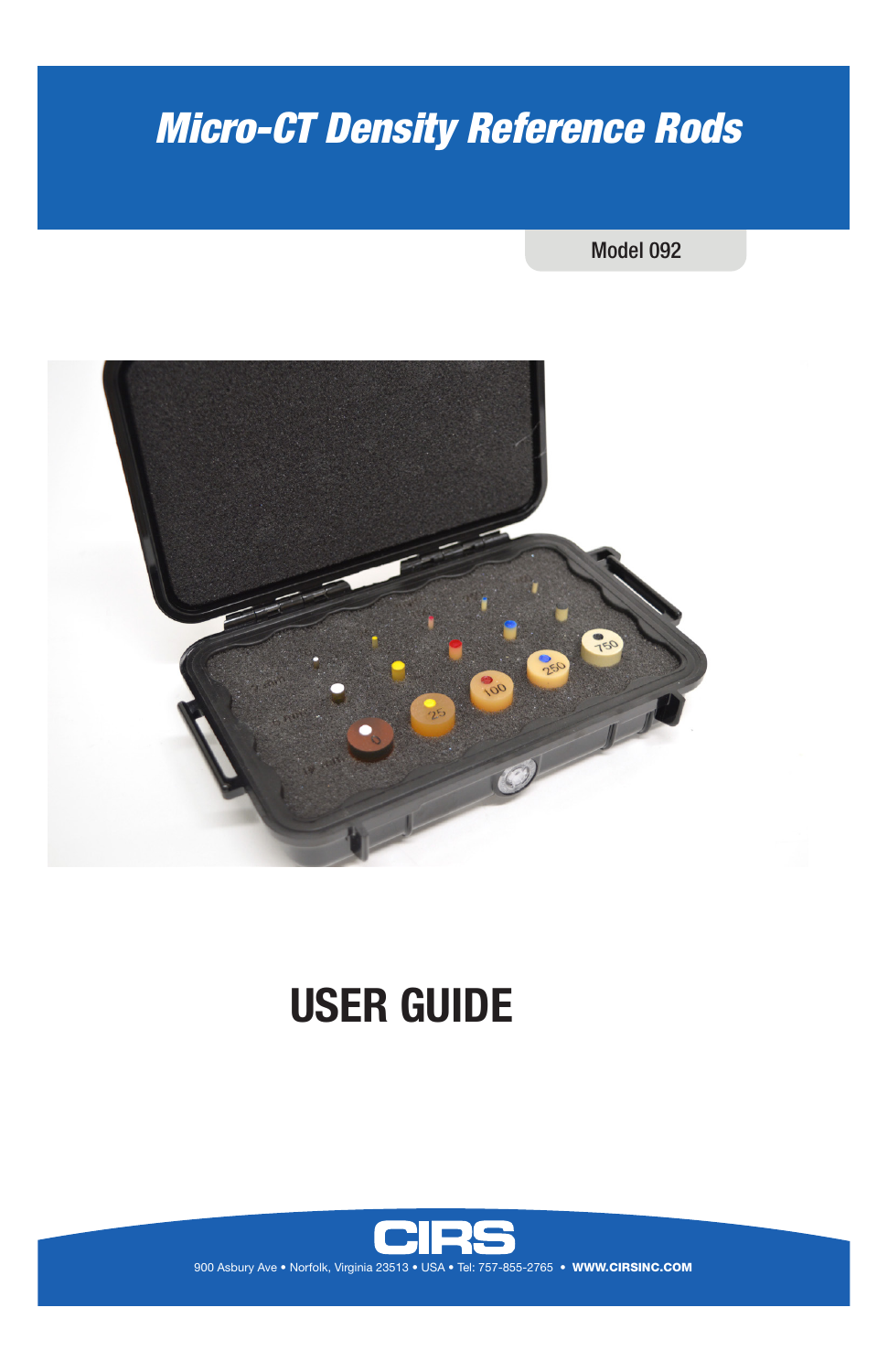# *INTENDED USE*

Model 92 Micro-CT Density Reference Rods are used to develop and maintain consistent protocols in micro-computed tomography ( $\mu$ CT) imaging studies. Each rod in the kit contains a specific concentration of pure hydroxyapatite (HA) in a soft-tissue equivalent background.

# *INSTRUCTIONS FOR USE*

There are many commercially available imaging systems and as such there is a need to achieve consistent results allowing easily interpreted and repeatable data. The end user should establish proper test methods that suit their objectives.

The 0 mg/cc rod, made of pure epoxy resin, is provided as a baseline and is recommended to image with other rods to normalize or establish baseline readings.

# *SPECIFICATIONS*

## **PHYSICAL PRODUCT DESCRIPTION**

The Model 092 kit contains five sets of reference rods with different HA concentrations:

- 0 mg/cc
- $25 mg/cc$
- 100 mg/cc
- 250 mg/cc
- 750 mg/cc

Each set contains three rods of different diameter: 2, 5 and 16 mm. All rods are 20 mm long. The rods are color-coded to match their HA concentration, as shown in figure 1 below.



**Figure 1: Color coding of rods**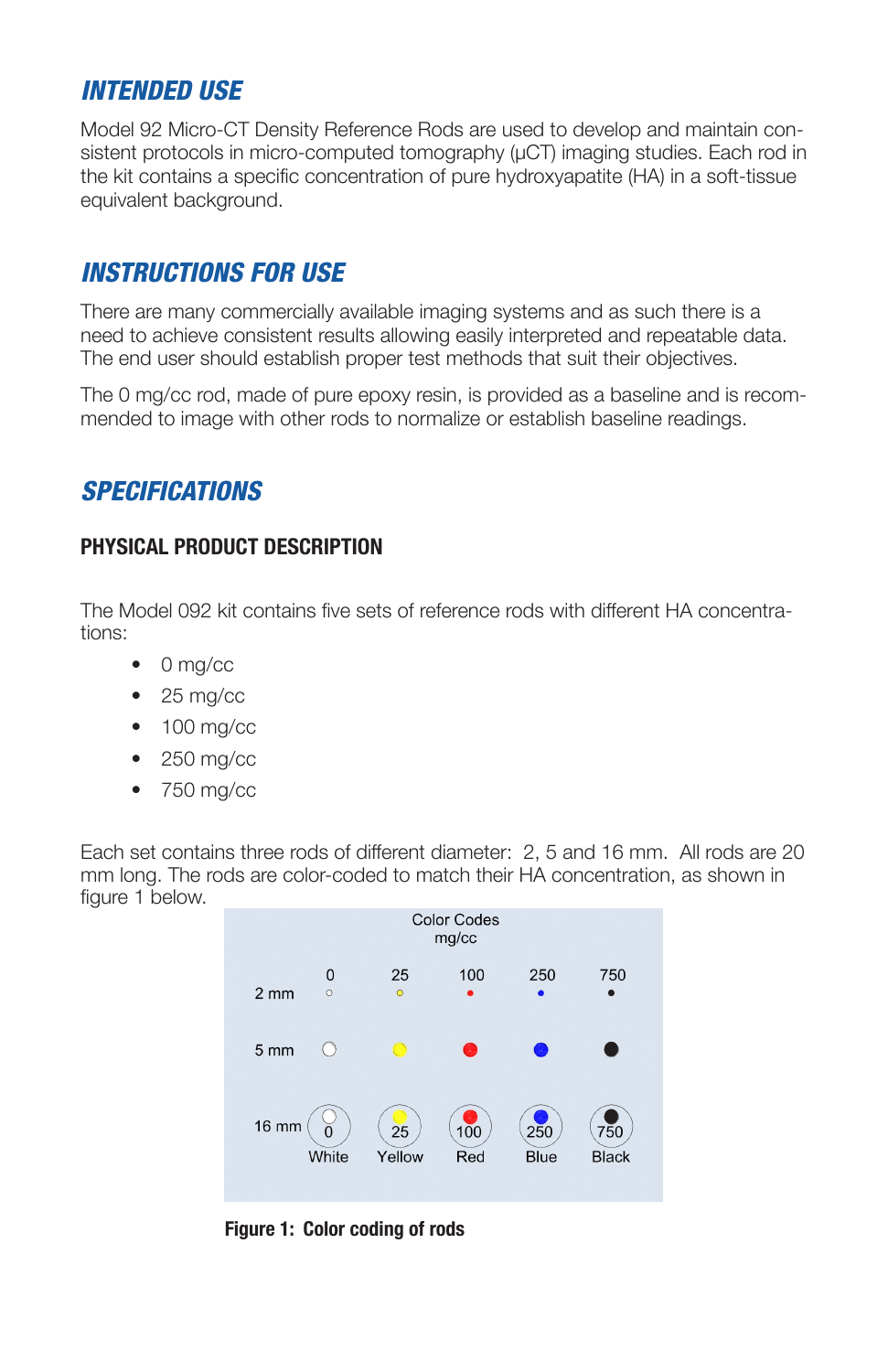Table 1 below provides the electron density data for each HA concentration.

| <b>ELECTRON DENSITY DATA</b> |                           |                                                       |                              |  |
|------------------------------|---------------------------|-------------------------------------------------------|------------------------------|--|
| <b>DESCRIPTION</b>           | PHYSICAL DENSITY,<br>G/CC | <b>ELECTRON DENSITY</b><br>PER CC, X 10 <sup>23</sup> | <b>RED (RELATIVE TO H2O)</b> |  |
| $0$ mg/cc                    | 1.083                     | 3.564                                                 | 1.067                        |  |
| 25 mg/cc                     | 1.099                     | 3.608                                                 | 1.080                        |  |
| $100$ mg/cc                  | 1.146                     | 3.743                                                 | 1.121                        |  |
| $250$ mg/cc                  | 1.241                     | 4.011                                                 | 1.201                        |  |
| 750 mg/cc                    | 1.558                     | 4.907                                                 | 1.469                        |  |

## **Table 1: Electron Density Data**

## **TEST CRITERIA**

Physical density measurements are performed on each batch used in rod production to ensure electron density measurements are within 1% of values published in Table 1, as recommended for tissue equivalent materials in the International Commission on Radiation Units (ICRU) Report 44.

## **MODEL 092 KIT INCLUDES**

| 0TY | <b>COMPONENT DESCRIPTION</b>    |  |
|-----|---------------------------------|--|
|     | Micro-CT Density Reference Rods |  |
|     | User Guide                      |  |
|     | Hard case                       |  |
|     | 60-Month Warranty               |  |

# *CARE AND STORAGE*

- o Clean with mild soap and water. Do not use solvents!
- o Keep in cool dry location. Avoid direct sunlight.